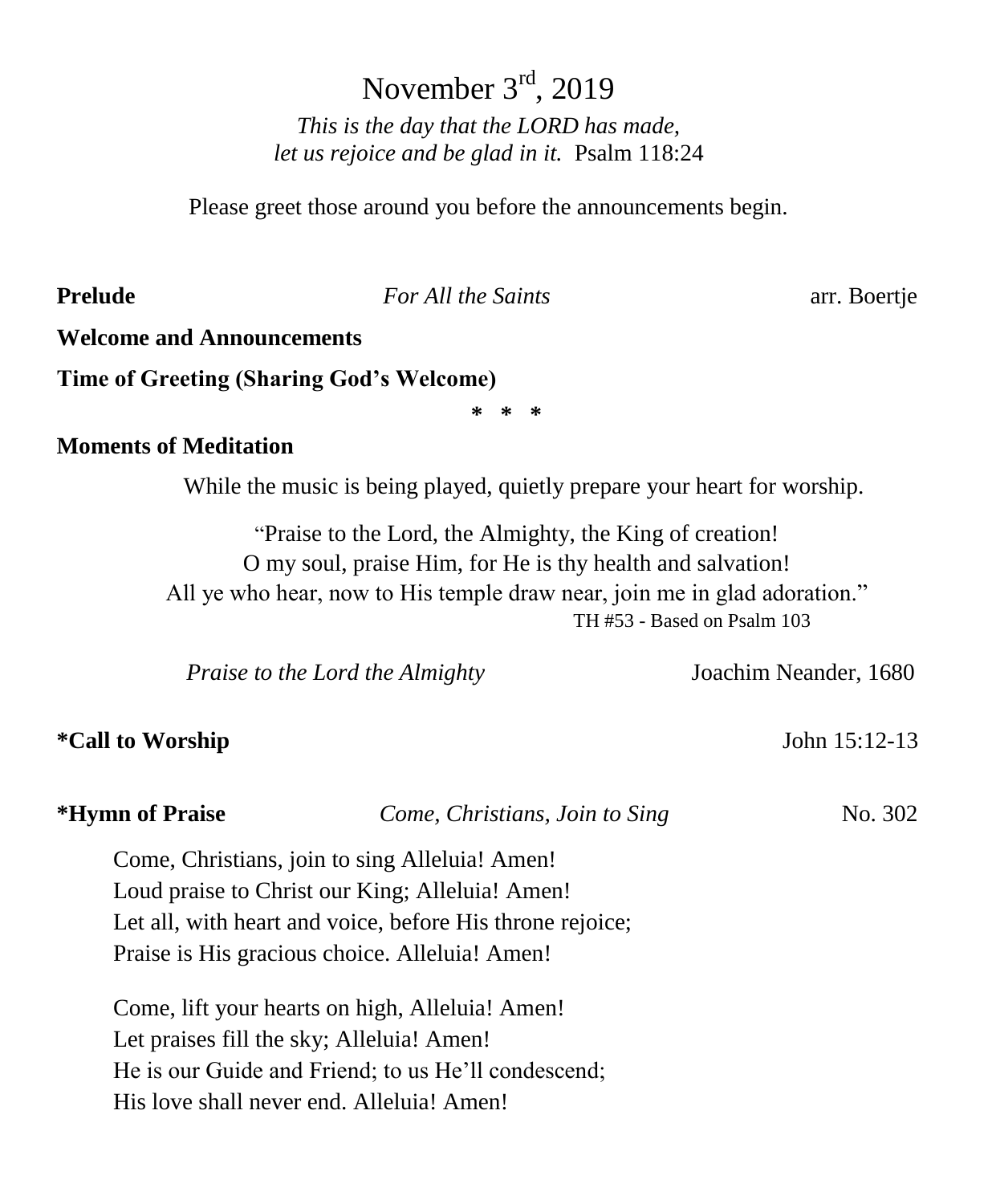Praise yet our Christ again, Alleluia! Amen! Life shall not end the strain; Alleluia! Amen! On heaven's blissful shore, His goodness we'll adore, singing forevermore, "Alleluia! Amen!"

**\*Prayer of Invocation** 

**Scripture Reading Acts 16:35-40** Pew Bible Page 1722

#### **Prayer of Confession**

Great God and Father of our Lord Jesus Christ, we praise You for Your work of redemption that has called us out of a kingdom of darkness and into Your glorious kingdom of light. Give us greater light, we ask, that we might see the greatness of our sin and that we might know more and more what it cost You to free us from our sin. Thank You for sending Your only son, Jesus Christ, to live where we should have lived and to have died where we deserved to die, to give to us the glorious honor and privilege to be Your sons and daughters. Grant us grace each and every day, that we might work out our salvation with fear and trembling, and to be continually amazed by Your grace. In Jesus name we pray, Amen.

#### **Assurance of Pardoning Grace** John 15:14-17

**<sup>14</sup>** You are my friends if you do what I command you. **<sup>15</sup>** No longer do I call you servants, for the servant does not know what his master is doing; but I have called you friends, for all that I have heard from my Father I have made known to you. **<sup>16</sup>** You did not choose me, but I chose you and appointed you that you should go and bear fruit and that your fruit should abide, so that whatever you ask the Father in my name, he many give it to you. **<sup>17</sup>** These things I command you, so that you will love one another.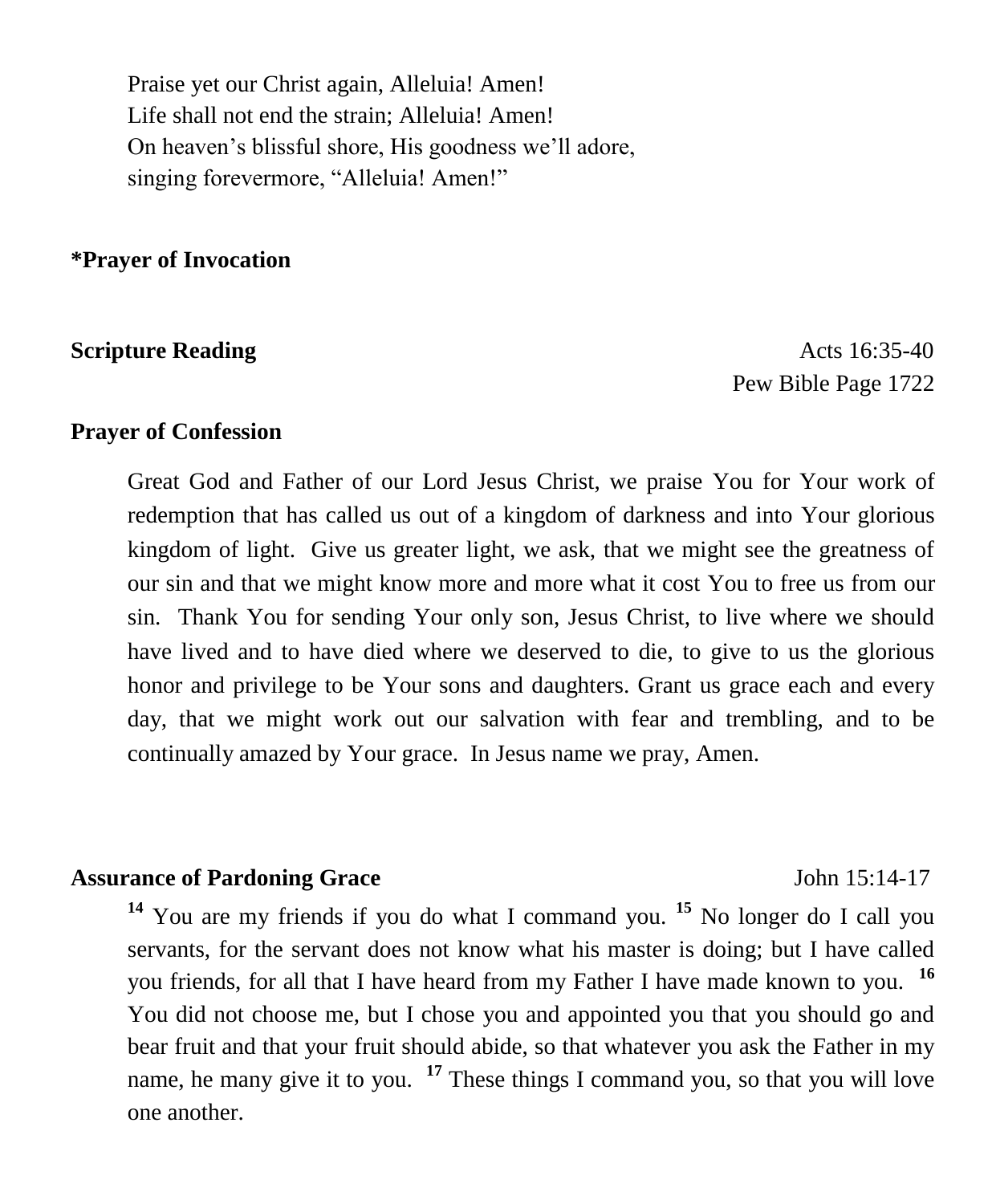**\*Hymn of Thanksgiving** *He Will Hold Me Fast* 



© 2013 Getty Music Publishing; All rights reserved. Reprinted with permission under CCLI #376630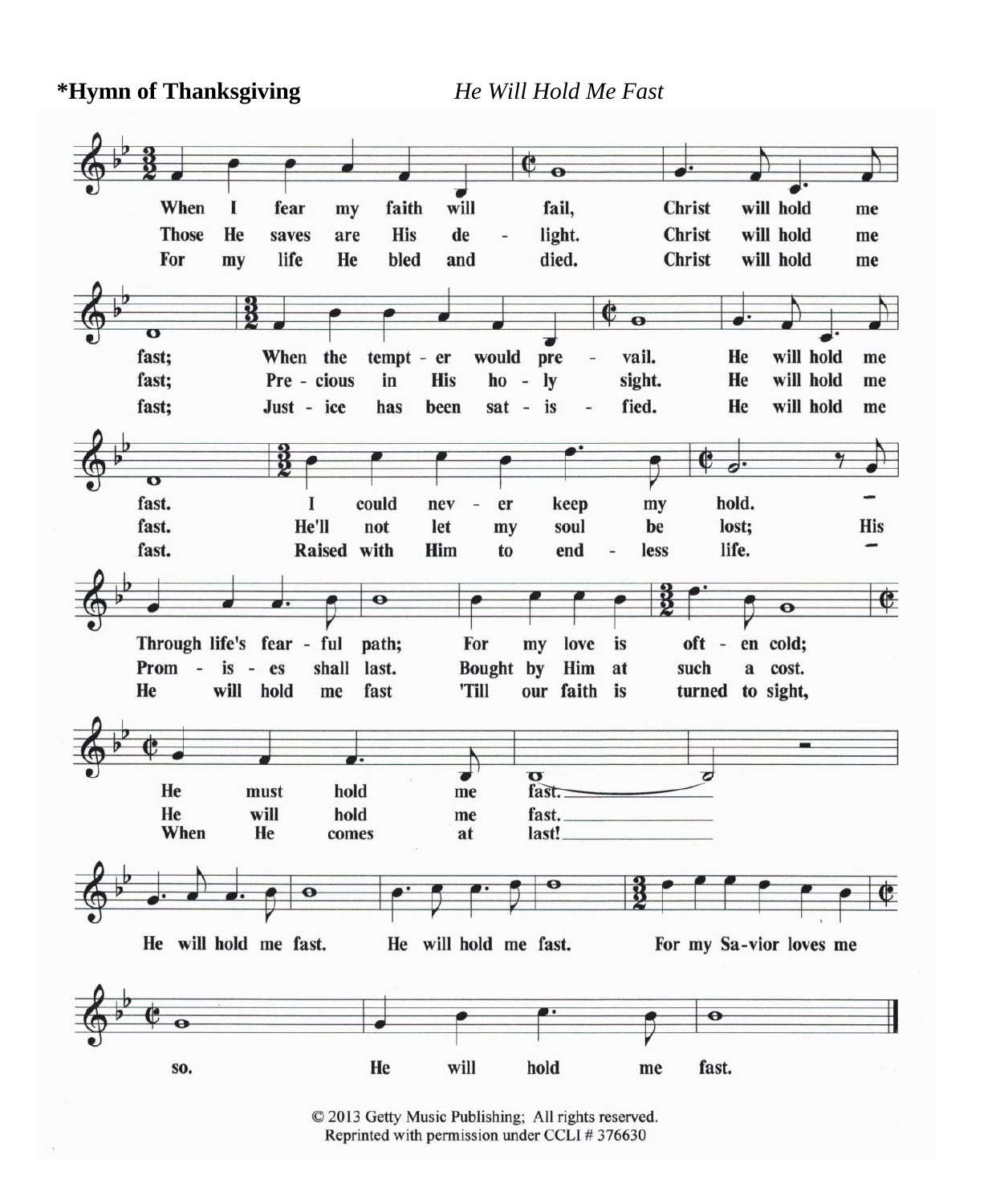#### **New City Catechism Question # 29**

#### **How can we be saved?**

Only by faith in Jesus Christ and in his substitutionary atoning death on the cross; so even though we are guilty of having disobeyed God and are still inclined to all evil, nevertheless, God, without any merit of our own but only by pure grace, imputes to us the perfect righteousness of Christ when we repent and believe in him.

#### **Prayer of Intercession**

| <b>Tithes and Offering</b>                                             | A Mighty Fortress                                                                                                                                                                     | arr. Kingsmore |
|------------------------------------------------------------------------|---------------------------------------------------------------------------------------------------------------------------------------------------------------------------------------|----------------|
| *Hymn of Preparation                                                   | Nothing but the Blood                                                                                                                                                                 | No. 307        |
| <b>REFRAIN:</b><br>O precious is the flow that makes me white as snow; | What can wash away my sin? Nothing but the blood of Jesus;<br>What can make me whole again? Nothing but the blood of Jesus.<br>no other fount I know, nothing but the blood of Jesus. |                |
|                                                                        | For my cleansing this I see - nothing but the blood of Jesus.<br>For my pardon this my plea - nothing but the blood of Jesus. REFRAIN                                                 |                |
|                                                                        | Nothing can for sin atone - nothing but the blood of Jesus.<br>Naught of good that I have done - nothing but the blood of Jesus. REFRAIN                                              |                |
|                                                                        | This is all my hope and peace - nothing but the blood of Jesus.<br>This is all my righteousness - nothing but the blood of Jesus. REFRAIN                                             |                |
|                                                                        | Now by this I'll overcome - nothing but the blood of Jesus.<br>Now by this I'll reach my home - nothing but the blood of Jesus. REFRAIN                                               |                |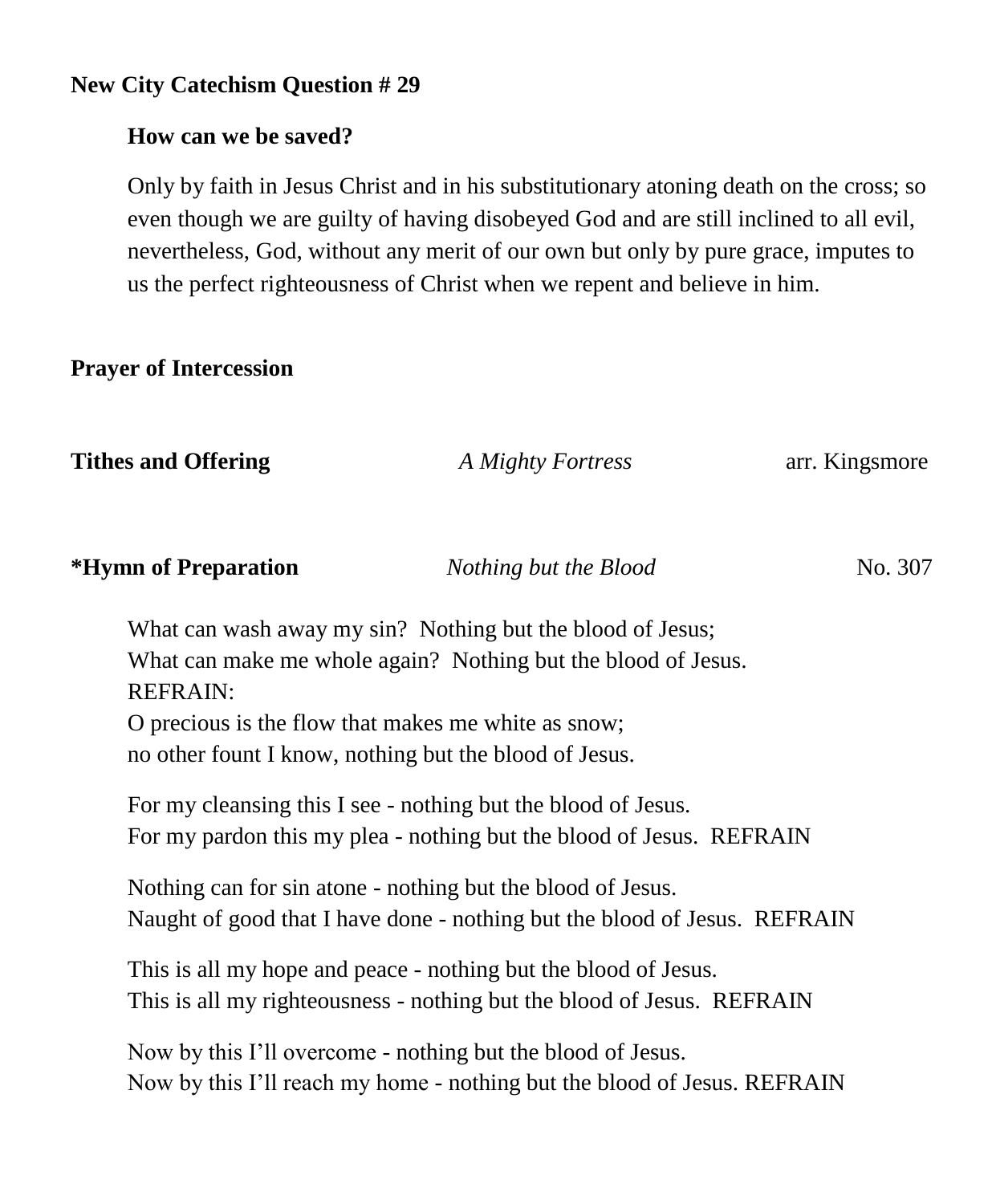**Sermon** Shoulder to Shoulder: Gospel Partnership in Philippi Philippians 2:19-30 Pew Bible Page 1828 Outline:

1. Initiative

2. Understanding

3. Humanity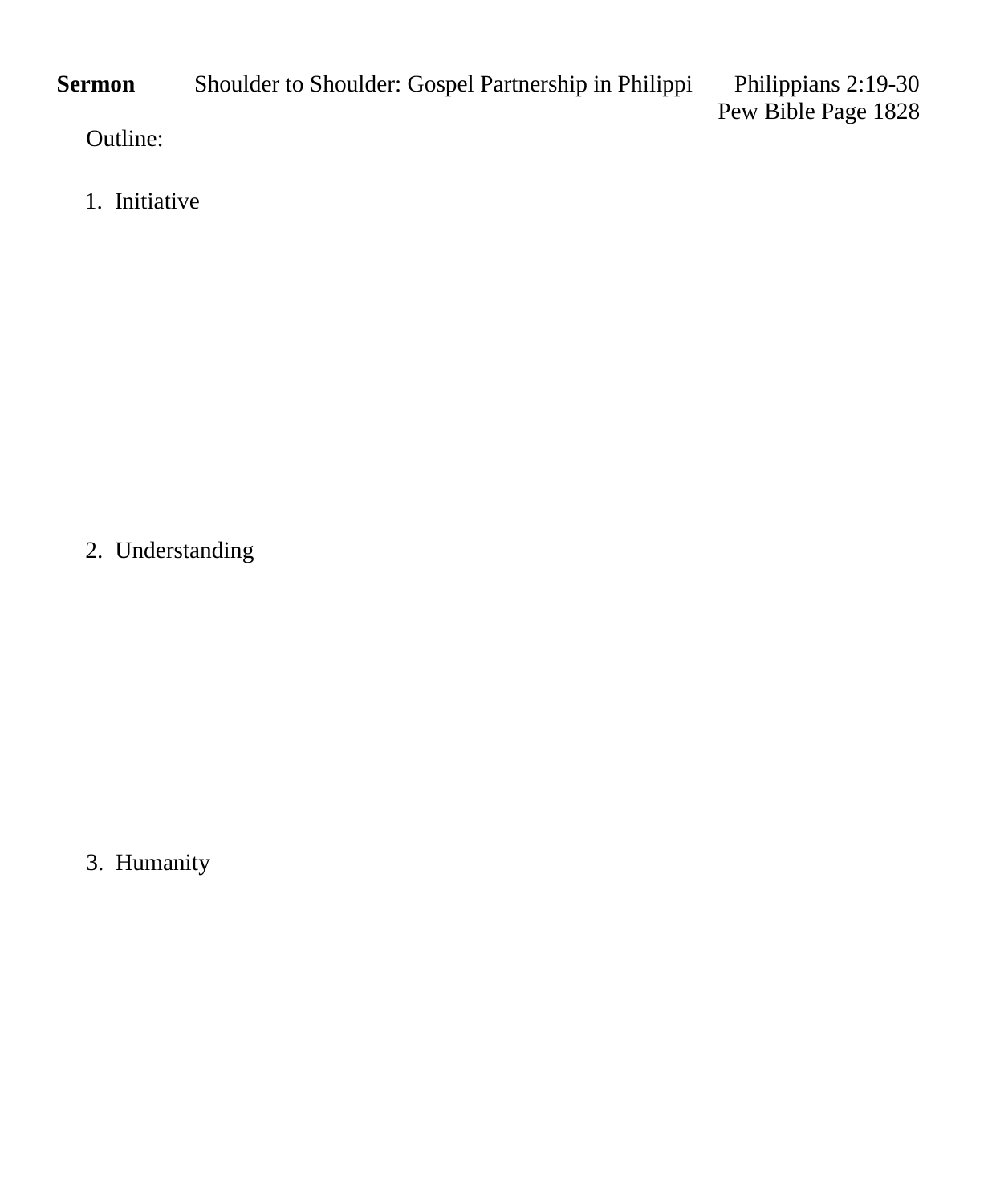Questions for Further Reflection:

- 1. What do the following Scriptures teach us about Timothy's background: Acts 16:1-3; 2 Timothy 1:5; 3:15?
- 2. Epaphroditus was sick and almost died. How does this account illustrate God's complete control over sickness, healing and death?
- 3. Are you a good friend? What attributes do you look for in your friends?
- 4. For private or personal application: Think of a few ways in which you could cultivate some of the fine qualities of Timothy and Epaphroditus into your own life, to the benefit and blessing of other people.

#### **Celebration of the Lord's Supper**

Please hold the elements so that we may all partake together. The bread set apart is gluten free. We use wine in the Lord's Supper, however, for those who prefer, grape juice is provided in the outer ring of the tray.

| *Hymn of Response | Jesus! What a Friend for Sinners! | No. 498 |
|-------------------|-----------------------------------|---------|
|                   |                                   |         |

Jesus! what a Friend for sinners! Jesus! Lover of my soul; Friends may fail me, foes assail me, He, my Savior, makes me whole.

REFRAIN: Hallelujah! what a Savior! Hallelujah! what a Friend! Saving, helping, keeping, loving, He is with me to the end.

Jesus! what a strength in weakness! Let me hide myself in Him; tempted, tried, and sometimes failing, He, my strength, my vict'ry wins. REFRAIN

Jesus! what a help in sorrow! While the billows o'er me roll, even when my heart is breaking, He, my comfort, helps my soul. REFRAIN

Jesus! what a guide and keeper! While the tempest still is high, storms about me, night o'er-takes me, He, my pilot, hears my cry. REFRAIN

Jesus! I do now receive Him, more than all in Him I find; He hath granted me forgiveness, I am His, and He is mine. REFRAIN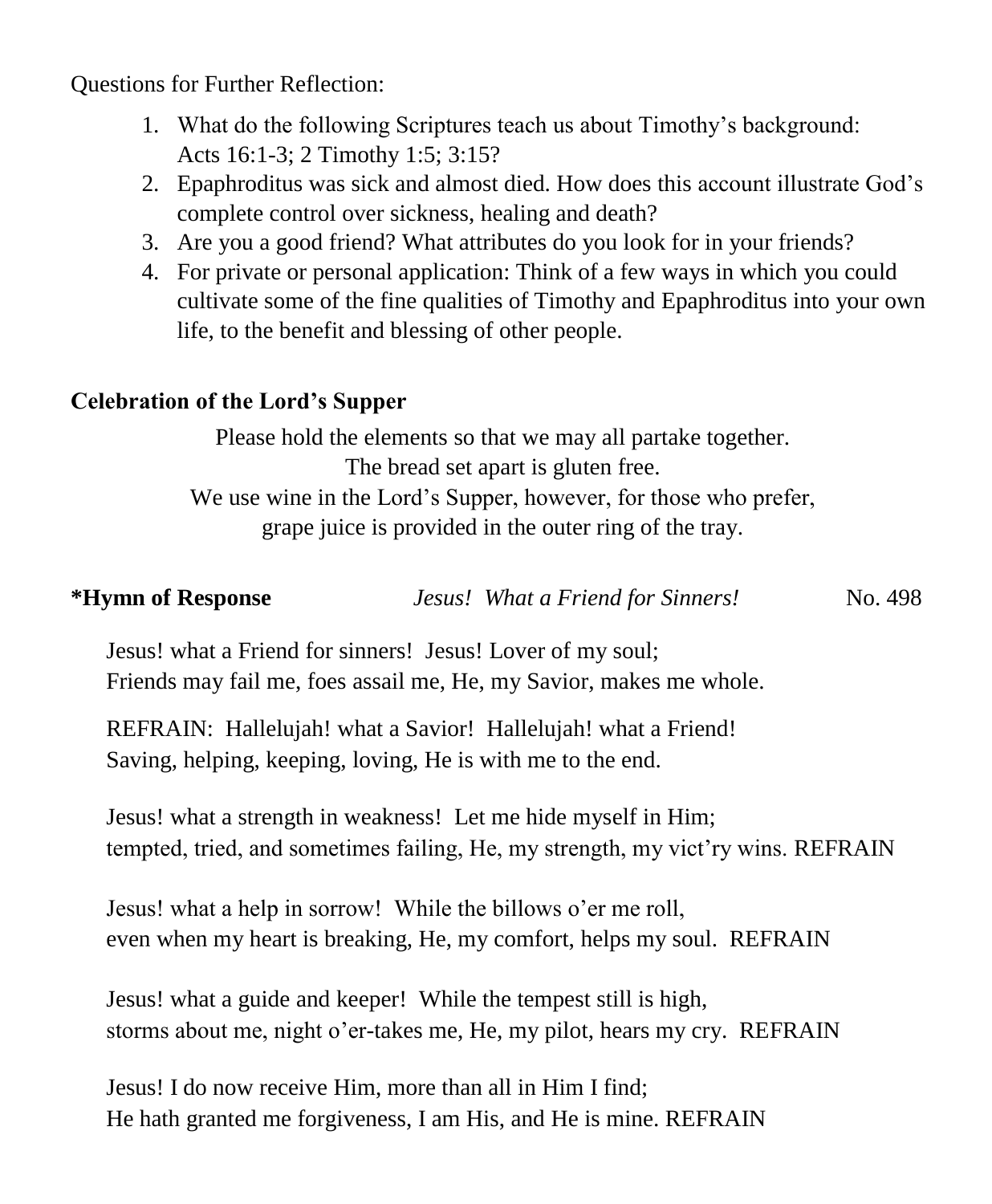#### **\*Benediction**

Glory be to the Father, and to the Son, and to the Holy Ghost; as it was in the beginning, is now, and ever shall be, world without end. Amen, amen.

**\*Postlude** *God of Our Fathers* arr. Rocherolle

**\* Congregation:** Please stand as able.

**\* \* \* \* \* \* \* \***

**Intercessory Prayer** Bruce Hrivnak, Elder

Piano **Piano Emily Katayama** 

# **Serving the Lord**

|                   | 11/03          | 11/10            | 11/17               |
|-------------------|----------------|------------------|---------------------|
|                   | C. Tuitman,    | L. Hrivnak,      | Y. Lindborg,        |
| <b>AM Nursery</b> | Alanna T.      | Krystal T.       | Aaron L.            |
| Greeters          | Hale/Grass     | Lanenga          | J. Faber            |
| Communion         | Krystal T.     |                  |                     |
| Helper            |                |                  |                     |
| <b>Treats</b>     | <b>Hrivnak</b> | O'Neal           | Lindborg            |
| Serve/Cleanup     | <b>Hrivnak</b> | O'Neal           | Lindborg            |
| Audio             | B. Schoon      | J. Martin        | <b>B.</b> Armstrong |
| Elder of the Week | <b>Hrivnak</b> | <b>Stoltzfus</b> | Lindborg            |